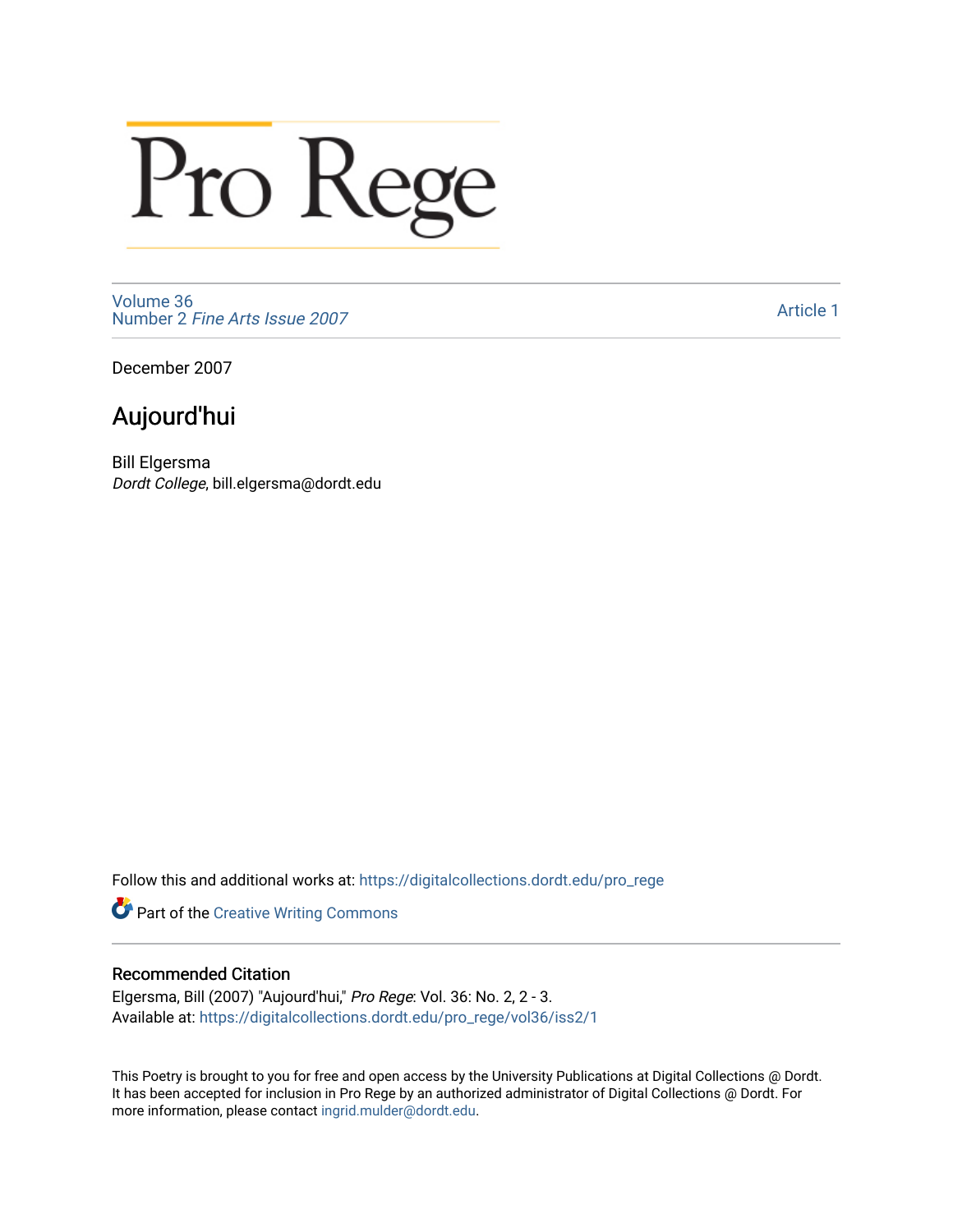## *Bill Elgersma*

In the land of *fleur de lis* and loonies and toonies I am home. Crown land, King's Highway, the QEW spill from my lips unconsciously— I have crossed a border in both body and mind.

A closed door creaks to shape words off my tongue like house and mouth and about. Lilt and inflection cause my daughter to smile, "You're talking funny."

I am home but gone so long it all appears new.

OPP and QPP, MP's and PM's and RCMP's All initials so familiar. . . so forgotten. Hard living immigrants foreigners to make up a country of no nationality, just survival.

In clipped accents oblivious to feelings intent on principle they speak their mind they manage, proudly.